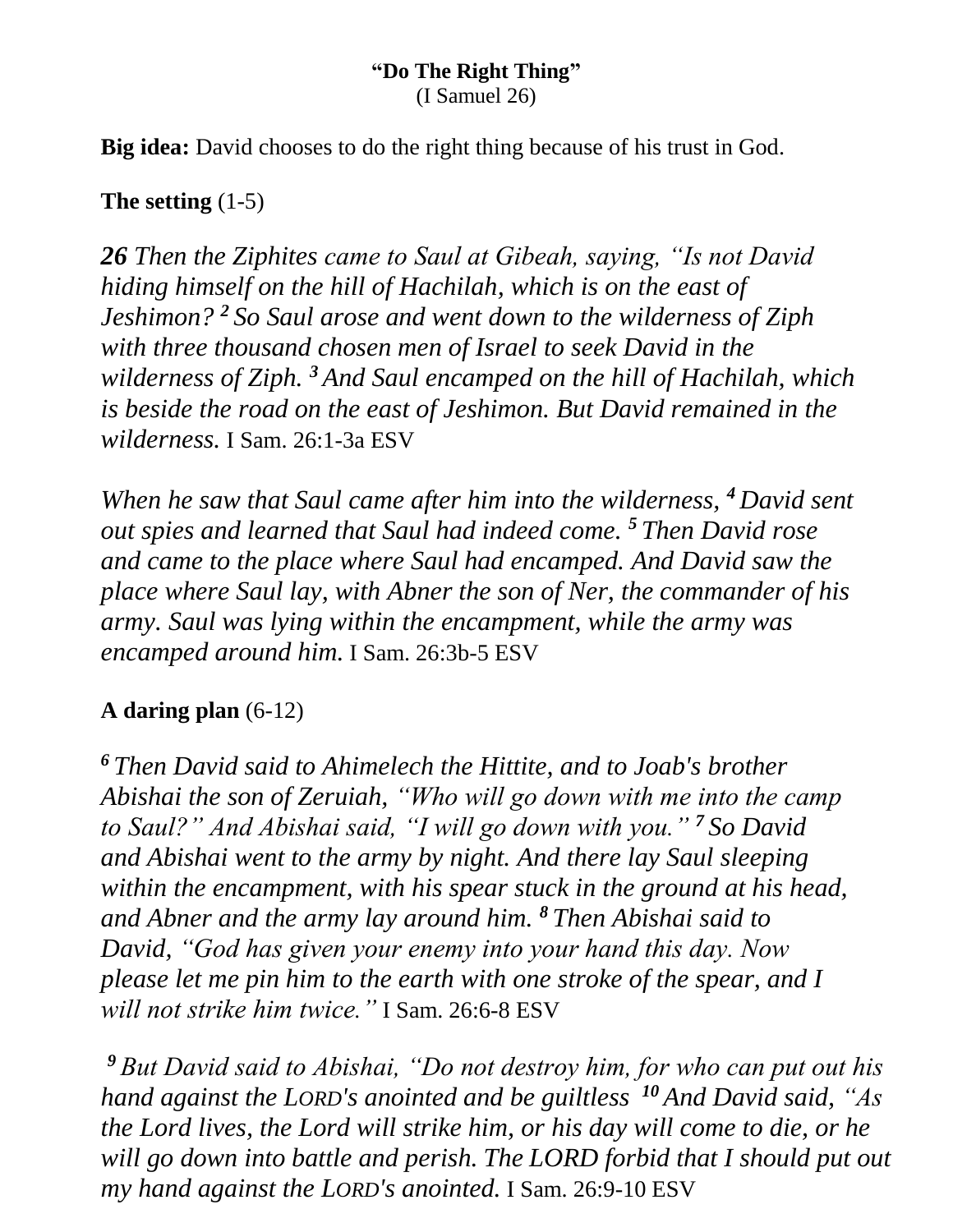*But take now the spear that is at his head and the jar of water, and let us go." <sup>12</sup> So David took the spear and the jar of water from Saul's head, and they went away. No man saw it or knew it, nor did any awake, for they were all asleep, because a deep sleep from the LORD had fallen upon them.* I Sam. 26:11-12 ESV

# **Abner** (13-16)

*<sup>13</sup> Then David went over to the other side and stood far off on the top of the hill, with a great space between them. <sup>14</sup> And David called to the army, and to Abner the son of Ner, saying, "Will you not answer, Abner? Then Abner answered, "Who are you who calls to the king?" <sup>15</sup> And David said to Abner, "Are you not a man? Who is like you in Israel? Why then have you not kept watch over your lord the king? For one of the people came in to destroy the king your lord. <sup>16</sup> This thing that you have done is not good. As the LORD lives, you deserve to die, because you have not kept watch over your lord, the LORD's anointed. And now see where the king's spear is and the jar of water that was at his head."* I Sam. 26:13-16 ESV

# **Saul and David** (17-25)

*<sup>17</sup> Saul recognized David's voice and said, "Is this your voice, my son David?" And David said, "It is my voice, my lord, O king." <sup>18</sup> And he said, "Why does my lord pursue after his servant? For what have I done? What evil is on my hands? <sup>19</sup>Now therefore let my lord the king hear the words of his servant.* I Sam. 26:17-19 ESV

*If it is the LORD who has stirred you up against me, may he accept an offering, but if it is men, may they be cursed before the LORD, for they have driven me out this day that I should have no share in the heritage of the LORD, saying, 'Go, serve other gods.' <sup>20</sup>Now therefore, let not my blood fall to the earth away from the presence of the LORD, for the king of Israel has come out to seek a single flea like one who hunts a partridge in the mountains."* I Sam. 26:18-20 ESV

*<sup>21</sup> Then Saul said, "I have sinned. Return, my son David, for I will no more do you harm, because my life was precious in your eyes this day. Behold, I have acted foolishly, and have made a great mistake." <sup>22</sup> And*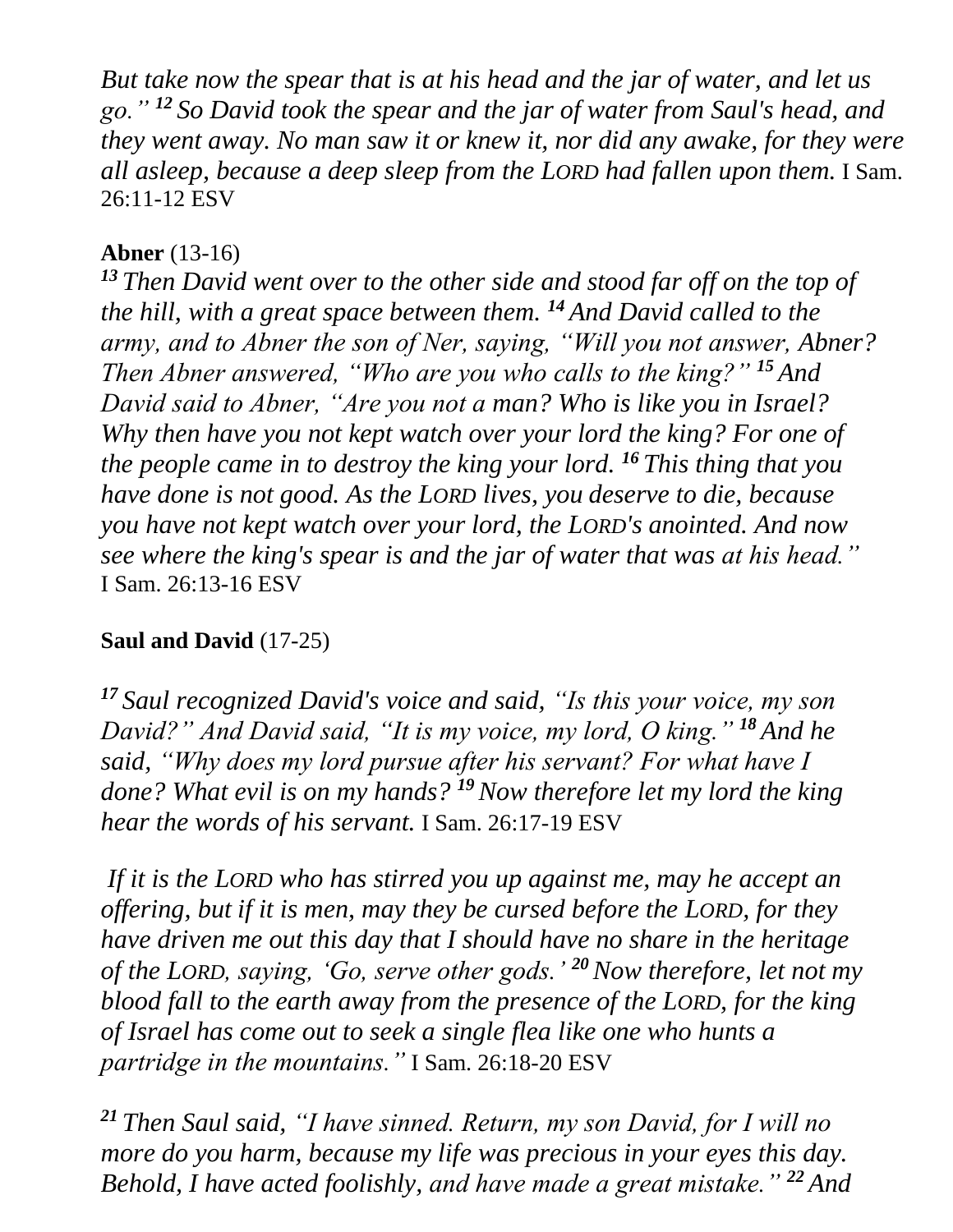*David answered and said, "Here is the spear, O king! Let one of the young men come over and take it.* I Sam. 26:21-22 ESV

*<sup>23</sup> The LORD rewards every man for his righteousness and his faithfulness, for the LORD gave you into my hand today, and I would not put out my hand against the LORD's anointed. <sup>24</sup> Behold, as your life was precious this day in my sight, so may my life be precious in the sight of the LORD, and may he deliver me out of all tribulation."* I Sam. 26:23-24 ESV

*<sup>25</sup> Then Saul said to David, "Blessed be you, my son David! You will do many things and will succeed in them." So David went his way, and Saul returned to his place.* I Sam. 26:25 ESV

# **Application**

What right thing has God called you to do because you trust in Him?

### **Sin/ temptation**

#### **Forgiveness**

Start with yourself.

*He has removed our sins as far from us as the east is from the west.* Psalm 103:12 NLT

*So now the case is closed. There remains no accusing voice of condemnation against those who are joined in life-union with Jesus, the Anointed One.* Rom. 8:1 TPT

Those who have hurt you.

*Be kind to one another, tenderhearted, forgiving one another, as God in Christ forgave you.* Eph 4:32 ESV

# **Let go of difficult circumstances**

# **Action**

An act of kindness/ compassion

To build God's kingdom.